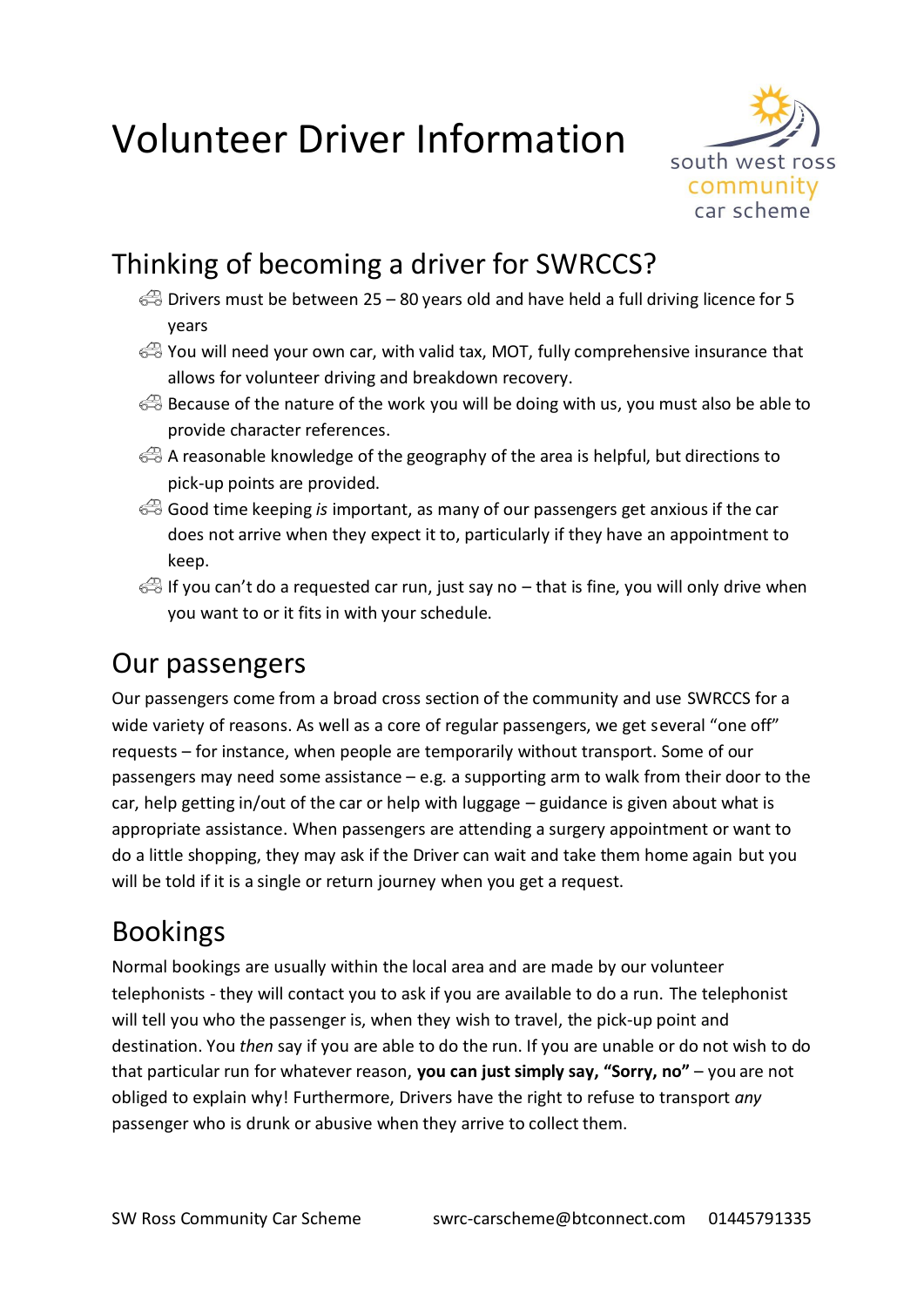Hospital runs are longer runs and are usually booked through the Coordinator. Again, you will be asked by phone or email whether you can do the run and if it fits in with your schedule and you want to do it. Hospital runs often involve waiting for a short time while the appointment takes place and then bringing the passenger back to their home.

## Expenses

SWRCCS will reimburse you for every mile you do on behalf of the Car Scheme. Expenses are paid monthly directly into your bank account when we have received your expenses claim form. To enable us to apply for funding and also gauge if we are providing the right sort of service for the needs of the community, all Drivers are asked to keep concise records of the journeys they undertake. A pad of Journey Record / Mileage Claim Forms is provided - these are very simple to fill in – honest!

The rates set by the Inland Revenue are:

- $\geq$  50p per mile with passengers in the car and
- ➢ 45p per mile for any additional miles travelled in order to collect passengers and/or return home having dropped them off

#### Fares

Passengers are asked to pay 20p for each mile they are in the car (minimum £1.00 and maximum of £10.00 for any single, composite or return journey made on the same day except hospital runs where there is a flatrate of £10.00). Passengers pay this direct to the Driver, who then claims the remaining mileage allowance from the Car Scheme at the end of each month.

### All Above Board!

We will ask drivers to complete a self-certification certificate on application and annually thereafter saying that they have:-

- $\triangleright$  a full, currently valid driving licence
- ➢ fully comprehensive insurance, **with cover for volunteer driving** # see note below
- $\triangleright$  a vehicle that has paid tax and a current M.O.T. certificate where applicable
- $\triangleright$  breakdown recovery

#### **The above details are required to enable us to comply with the law and insurance regulations – all confidential information will be treated as such.**

As SWRCCS does not have to do PVG checks, we also ask for references from two "responsible persons" saying that they recommend you as a driver for the scheme. We will need to contact your referees by email or phone to ask them to supply written references.